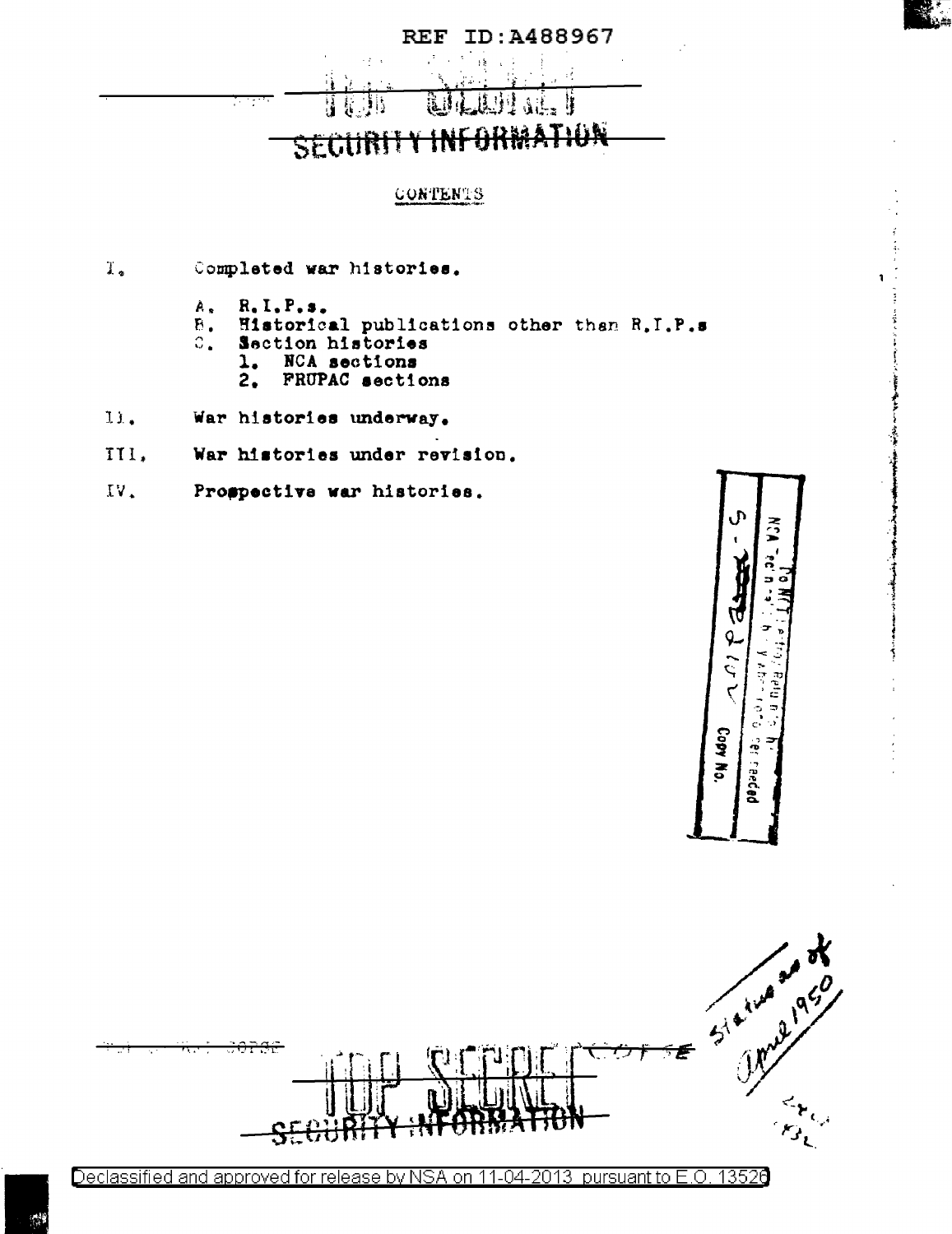**REF ID: A488967** WILLING. H UIL



TITLE

#### $I<sub>1</sub>$ COMPLETED WAR HISTORIES

 $i, i, i, P, s$  $A_{\bullet}$ 

| PREPARED BY<br>SECTION<br>بالمواسع المنعية القرموي والجدارات ويرتدى ويجهوا كالمد | <b>NOW</b><br><b>STOWED</b><br>أنفعان ويسترقنا الزائبين مردانهم والنبات |
|----------------------------------------------------------------------------------|-------------------------------------------------------------------------|
|                                                                                  |                                                                         |

R.I.P.s  $87Z$ ,  $98$ ,  $102$ , and 300 form a series of  $\frac{1}{4}$  vols.  $A-1$ 

| $R_{\bullet}I_{\bullet}P_{\bullet} 87Z$ | GENCE in the AMERICAN-<br>JAPANESE XXVAL WAR<br>Chap. I | THE ROLE OF RADIO INTELLI-<br>$(August, 1941 - June, 1942)$ NA Archives<br>Prelude to Pearl<br>Harbor<br>II Battle of Coral<br>Sea<br>III Battle of Midway<br>IV Conclusion<br>completed 1 Sept'42, regis- |                       |
|-----------------------------------------|---------------------------------------------------------|------------------------------------------------------------------------------------------------------------------------------------------------------------------------------------------------------------|-----------------------|
|                                         | tered, 1 vol.                                           |                                                                                                                                                                                                            |                       |
| $R_{\bullet}I_{\bullet}P_{\bullet}$ 98  |                                                         | THE ROLE OF COMMUNICATION<br>INTELLIGENCE in the AMERICAN-<br>JAPANESE NAVAL WAR VOLUME II                                                                                                                 | <b>NA</b><br>Archives |
|                                         | Chap. I                                                 | Background of the                                                                                                                                                                                          |                       |
|                                         |                                                         | Aleutian Campaign<br>Potential Value                                                                                                                                                                       |                       |
|                                         | ΙI                                                      | of Radio Intelli-                                                                                                                                                                                          |                       |
|                                         |                                                         | gence in Naval                                                                                                                                                                                             |                       |
|                                         |                                                         | Battles as Illus-                                                                                                                                                                                          |                       |
|                                         |                                                         | trated at Midway                                                                                                                                                                                           |                       |
|                                         | III                                                     | Publicity Leaks                                                                                                                                                                                            |                       |
|                                         |                                                         | concerning Com-<br>munication                                                                                                                                                                              |                       |
|                                         |                                                         | Intelligence                                                                                                                                                                                               |                       |
|                                         | IV                                                      | Effects of Publi-                                                                                                                                                                                          |                       |
|                                         |                                                         | city Leaks on U.S.                                                                                                                                                                                         |                       |
|                                         |                                                         | Naval Communica-                                                                                                                                                                                           |                       |
|                                         |                                                         | tion Intelligance                                                                                                                                                                                          |                       |
|                                         | V                                                       | Activity<br>American Measures                                                                                                                                                                              |                       |
|                                         |                                                         | against Communi-                                                                                                                                                                                           |                       |
|                                         |                                                         | cation Intelli-                                                                                                                                                                                            |                       |
|                                         |                                                         | gence Publicity                                                                                                                                                                                            |                       |
|                                         | VŢ                                                      | Suggestions for                                                                                                                                                                                            |                       |
|                                         | pleted 5                                                | the Future com-<br>April $'_{43}$ , regis-                                                                                                                                                                 |                       |
|                                         | $\mathbf{1}$<br>tered.<br>$\mathtt{vol}$                |                                                                                                                                                                                                            |                       |
|                                         |                                                         |                                                                                                                                                                                                            |                       |
|                                         |                                                         |                                                                                                                                                                                                            |                       |

 $\frac{1}{2} \left( \frac{1}{2} \right)$  . The properties of  $\frac{1}{2}$ 

1、童子喜欢 -- 喜欢

医腹膜炎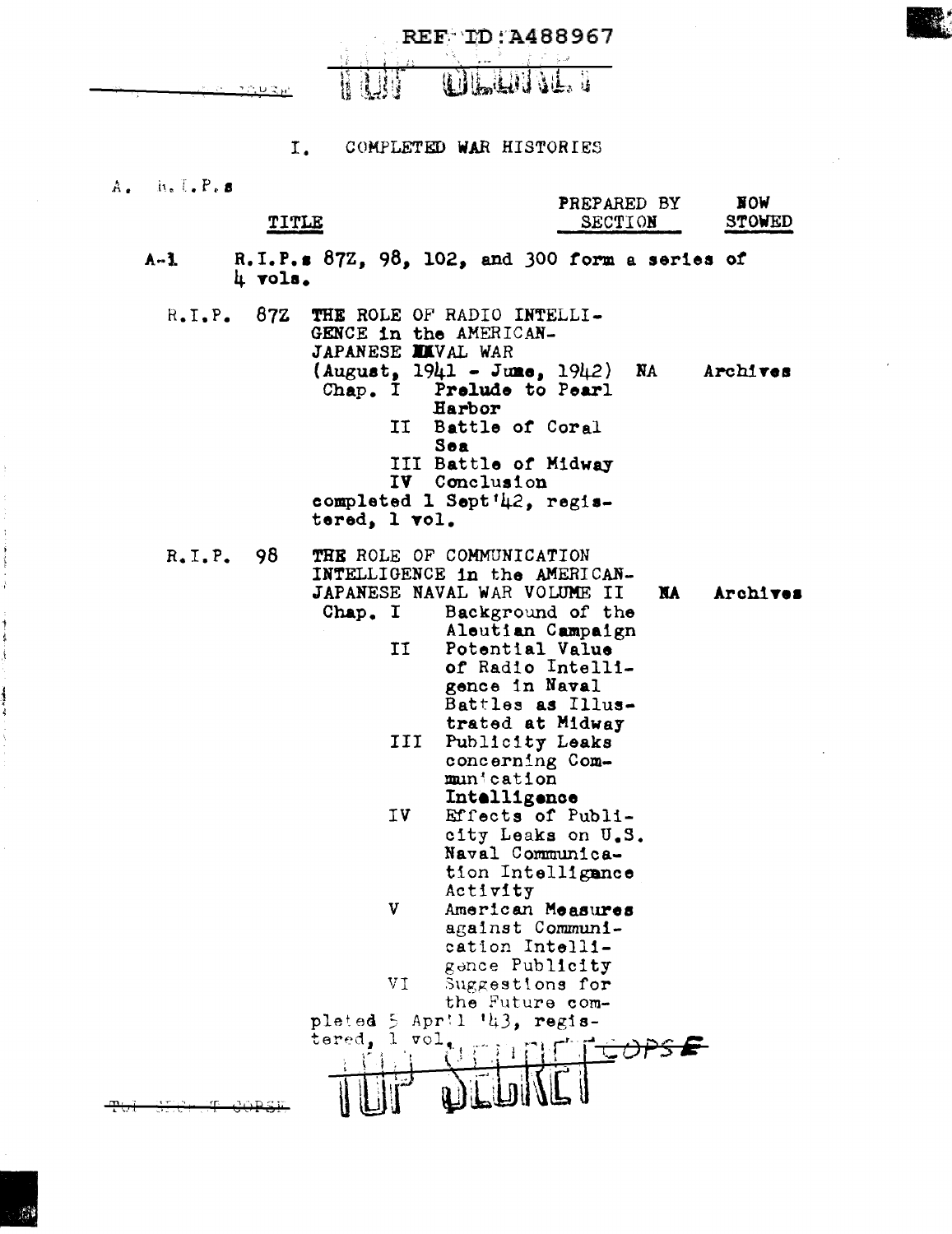

 $A-1$ . (cont'd)

|              | TITLE                                                                                                                                                                                                                                                                                                          | PREPARED BY<br>SECTION | <b>NOM</b><br><b>STOWED</b> |
|--------------|----------------------------------------------------------------------------------------------------------------------------------------------------------------------------------------------------------------------------------------------------------------------------------------------------------------|------------------------|-----------------------------|
| R.I.P. 102   | THE ROLE OF COMMUNICA-<br>TION INTELLIGENCE in the<br>AMERICAN-JAPANESE NAVAL<br>WAR VOLUME III<br>The Solomon Islands<br>Campaign<br>1. Background of the<br>Landing on Guada-<br>canal Island and<br>the Battle of Savo<br>Island (July 1-Aug)<br>9, 142)<br>completed 22 June $'43$ ,<br>registered, 1 vol. | NA                     | Archives                    |
| R.I.P. 300   | THE ROLE OF COMMUNICA-<br>TION INTELLIGENCE in the<br>AMERICAN-JAPANESE NAVAL<br>WAR VOLUME IV<br>The Solomon Islands<br>Campaign<br>2. Background of the<br>Battle of the<br>Eastern Solomons<br>$(August 23 - 25 '42)$<br>completed 1 Dec $'44$ .<br>registered, 1 vol.                                      | <b>NA</b>              | Archives                    |
| $A - 2$ .    | R.I.P.s 330-336 inclusive form a series of 5 vols.                                                                                                                                                                                                                                                             |                        |                             |
| R.I.P. 330   | THE ROLE OF COMMUNICA-<br>TION INTELLIGNECE in the<br>DIPLOMATIC BACKGROUND OF<br>THE AMERICAN-JAPANESE<br>WAR VOLUME I<br>$(February 14, 1941 - May)$<br>12, 1941)<br>in two parts, A and B<br>A - Hull-Nomura Conver-<br>sations<br>B - Japanese Diplomatic<br>Activities Through-                           | <b>NA</b>              | Archives                    |
| STURTI UUFUS | out the World<br>completed 1 June Jul<br>regletered.<br>$\mathbf{a}$                                                                                                                                                                                                                                           |                        |                             |

**SOUTHERN** 

f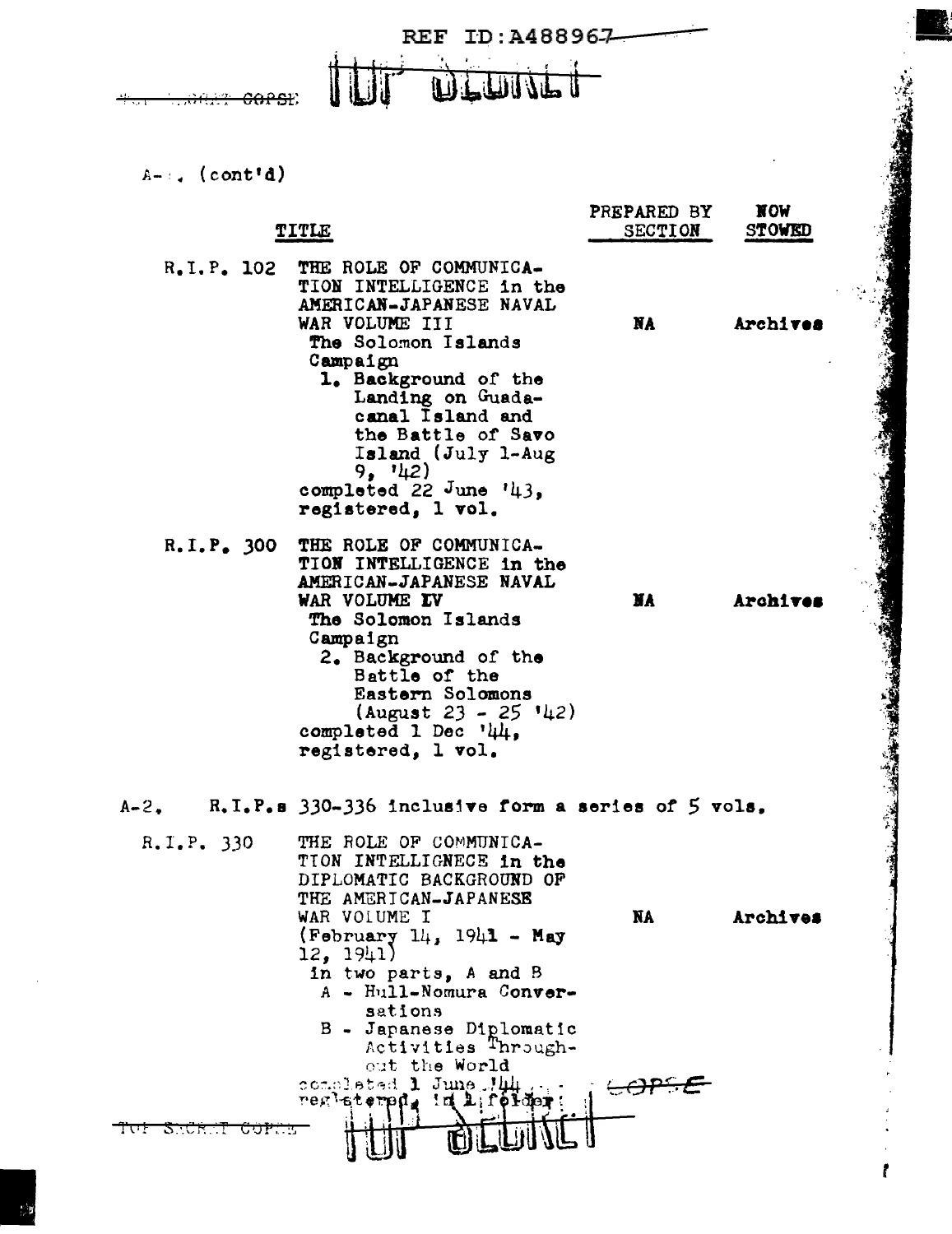$A-2$ . (cont'd)

 $\cdot$ 

|            | <b>TITLE</b>                                                                                                                                                                                                                                                                                                                                                                        | PREPARED BY<br><b>SECTION</b> | <b>NOM</b><br><b>STOWED</b> |
|------------|-------------------------------------------------------------------------------------------------------------------------------------------------------------------------------------------------------------------------------------------------------------------------------------------------------------------------------------------------------------------------------------|-------------------------------|-----------------------------|
| R.I.P. 331 | THE ROLE OF COMMUNICA-<br>TION INTELLIGENCE in the<br>DIPLOMATIC BACKGROUND OF<br>THE AMERICAN-JAPANESE<br>WAR VOLUME II (May 12-                                                                                                                                                                                                                                                   |                               |                             |
|            | August 6, 1941)<br>in three parts, $A_2$ , $B_3$<br>and C<br>A - Hull-Nomura Conver-<br>sations<br>$B - Japanese$ Naval<br>Intelligence in<br>Diplomatic Messages<br>C - Japanese Diplomatic<br>Activities Through-<br>out the World<br>completed $25$ Sept. $44$ ,<br>registered, Copy 1 is<br>bound in 4 folders, copies<br>$2-8$ in two folders each.                            | <b>NA</b>                     | Archives                    |
| R.I.P. 332 | THE ROLE OF COMMUNICA-<br>TION INTELLIGENCE in the<br>DIPLOMATIC BACKGROUND OF<br>THE AMERICAN-JAPANESE WAR<br>VOLUME III (Aug.5-Oct.17,<br>1941)<br>Containing parts A and<br>B only. Part C is bound<br>as R.I.P. 333.<br>A - Hull-Nomura Conver-<br>sations<br>B - Japanese Naval<br>Intelligence in<br>Diplomatic Messages<br>completed 1 March '45,<br>registered, in 1 folder | <b>NA</b>                     | Archives                    |

REE ED: 34889622



. . . . . . . . .

 $\ddot{+}$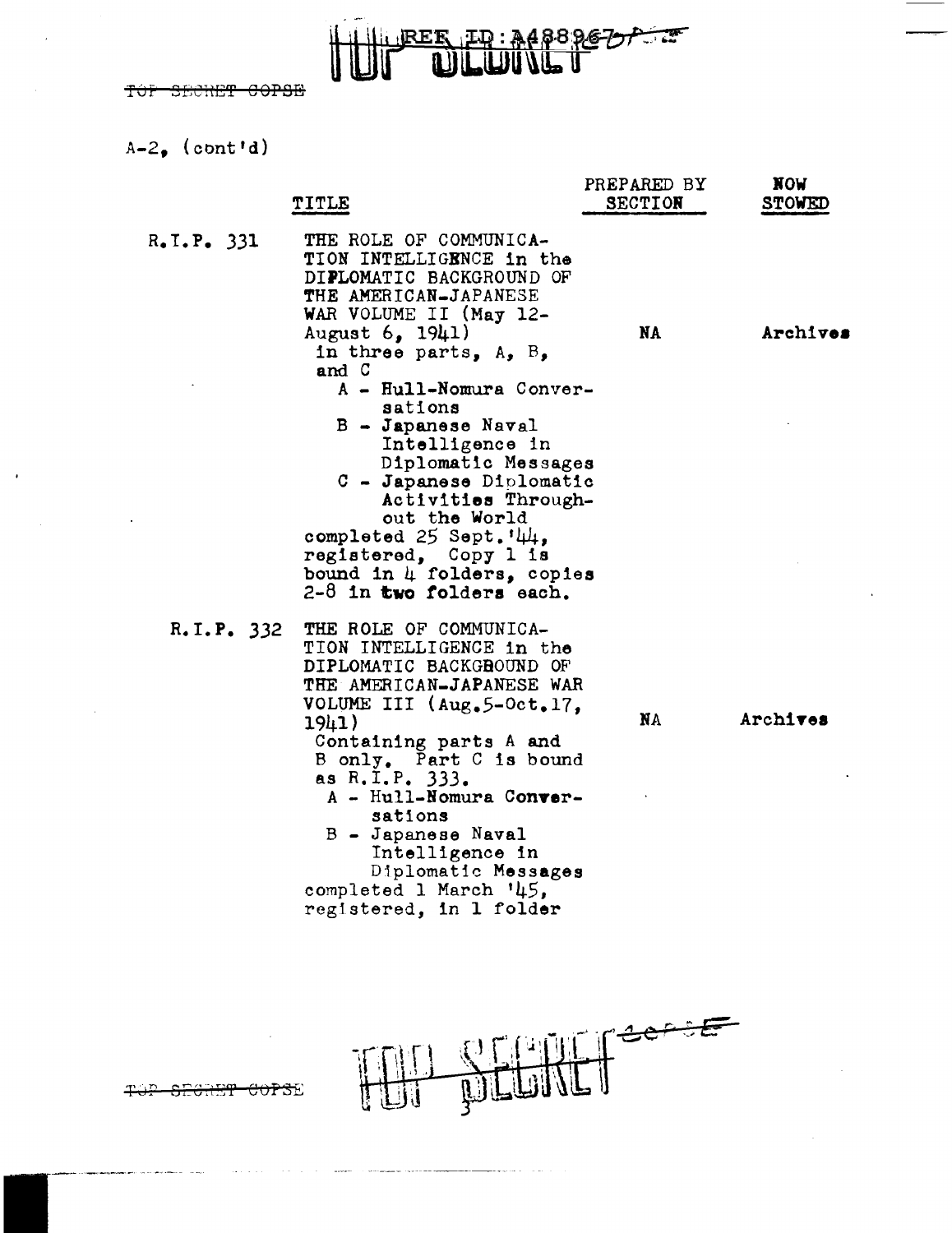**JRET COPSE**  $A-2$ . (cont'd)

|            | TITLE                                                                                                                                                                                                                                                                                                                                                                                                                                            | PREPARED BY<br><b>SECTION</b> | <b>NOA</b><br><b>STOWERD</b> |
|------------|--------------------------------------------------------------------------------------------------------------------------------------------------------------------------------------------------------------------------------------------------------------------------------------------------------------------------------------------------------------------------------------------------------------------------------------------------|-------------------------------|------------------------------|
|            | R.I.P. 333 THE ROLE OF COMMUNICA-<br>TION INTELLIGENCE in the<br>DIPLOMATIC BACKGROUND OF<br>THE AMERICAN-JAPANESE<br>WAR VOLUME III $(\text{Aug}_\bullet 5 -$<br>Oct.17. 1941)<br>Containing Part C only.<br>Parts A and Bare bound<br>as R.I.P. 332<br>C. - Japanese Diplomatic<br>Activities Through-<br>out the World<br>completed 1 Oct, '45,<br>not registered. Copy<br>1 is bound in $\mu$ folders,<br>copies $2-8$ in 2 folders<br>each. | NA                            | Archives                     |
| R.I.P. 334 | THE ROLE OF COMMUNICA-<br>T YEN<br>TNTRLLIGRNCR in the                                                                                                                                                                                                                                                                                                                                                                                           |                               |                              |

· あいて はなありには こ ことのある

DIPLOMATIC BACKGROUND OF THE AMERICAN-JAPANESE WAR VOLUME IV (Oct. 17-Dec.  $7, 1941$ **NA** Archives Containing Parts A and B only. Part C is bound<br>as R.I.P. 335.<br>A- Hull-Nomura Conversations B - Japanese Naval Intelligence in Diplomatic Messages completed 15 Nov. '45, not registered, in 1 folder, except copy 1, which is in two folders.

TOP SECRET COPSE COPSE 

 $\alpha$  ,  $\alpha$  ,  $\alpha$  ,  $\alpha$  , assumed as  $\alpha$  ,  $\alpha$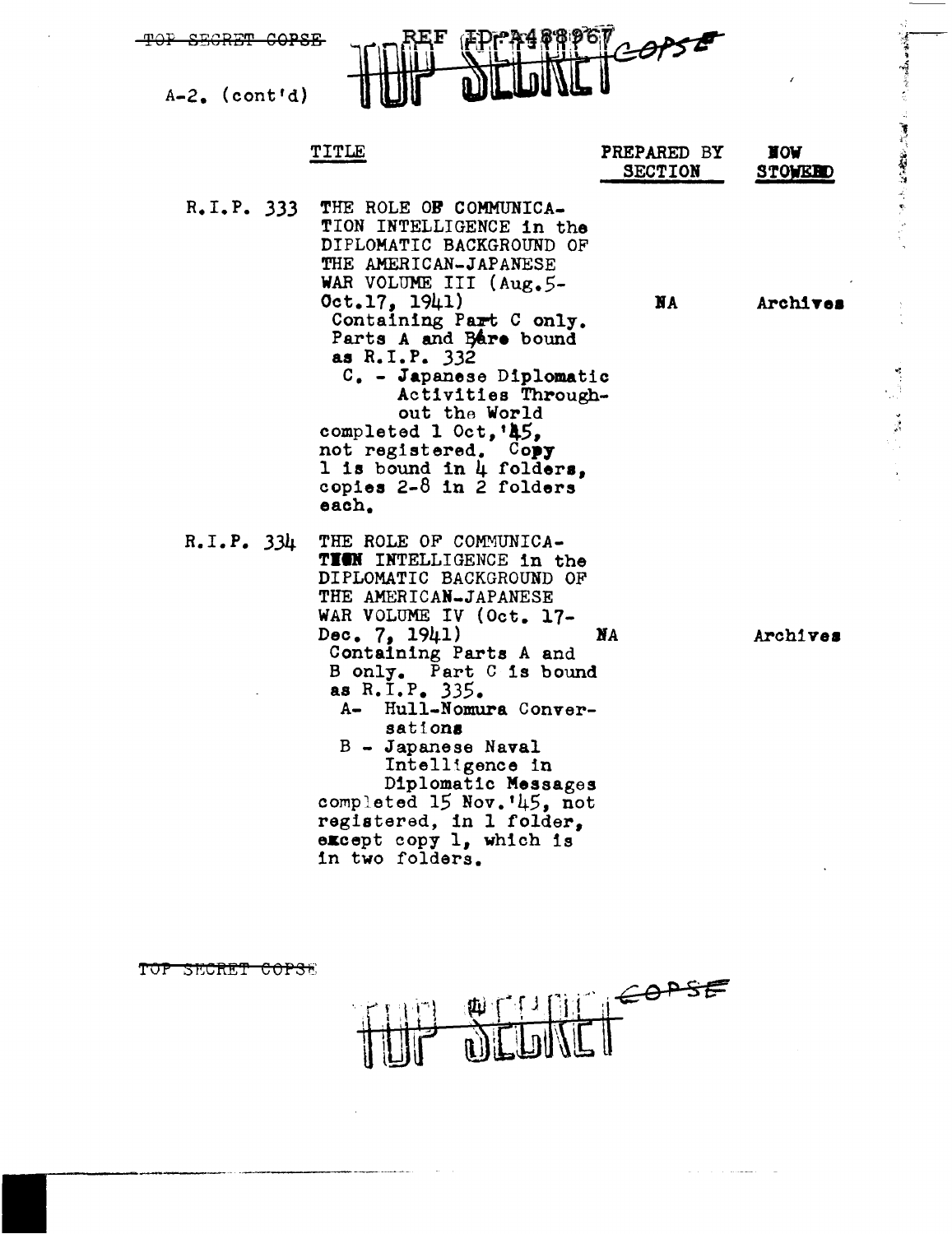REE ID: A488967675

 $A-2$ ,  $(cont'd)$ 

|                                        | <b>TITLE</b>                                                                                                                                                                                                                                                                                     | PREPARED BY<br>SECTION | <b>NOM</b><br><b>STOWED</b> |
|----------------------------------------|--------------------------------------------------------------------------------------------------------------------------------------------------------------------------------------------------------------------------------------------------------------------------------------------------|------------------------|-----------------------------|
| $R_{\bullet}I_{\bullet}P_{\bullet}335$ | THE ROLE OF COMMUNICA-<br>TION INTELLIGENCE in the<br>DIPLOMATIC BACKGROUND OF<br>THE AMERICAN-JAPANESE<br>WAR VOLUME IV (Oct.17-<br>Dec.7.1941)<br>Containing Part C only.<br>Parts A and B are bound<br>in R.I.P. 334.<br>C - Japanese Diplomatic                                              | NA                     | Archives                    |
|                                        | Activity Through-<br>out the World.<br>completed 15 Nov. '45, not<br>registered. Copy 1 is<br>bound in 3 folders, copies<br>2-8 in 2 folders each.                                                                                                                                               |                        |                             |
| R.I.P. 336                             | THE ROLE OF COMMUNICA-<br>TION INTELLIGENCE in the<br><b>NIPLOMATIC BACKGROUND OF</b><br>THE AMERICAN-JAPANESE<br>WAR VOLUME V (Supplement<br>to Vols. I-IV)<br>in two parts, A and B,<br>A - Hull-Nomura Conver-<br>sations<br>B - Japanese Diplomatic<br>Activities Through-<br>out the World. | <b>NA</b>              | Archives                    |
|                                        | and including<br>Index to Vols. I-V<br>Special Appendix (Sum-<br>mary of Hull-Nomura<br>Conversations)<br>completed 15 May '46, not<br>registered, in 1 folder                                                                                                                                   |                        |                             |



TOT **SECRET**  $\stackrel{\text{\scriptsize{e}}\scriptscriptstyle{o}}{\scriptscriptstyle{\text{P}}}$ 

 $\overline{5}$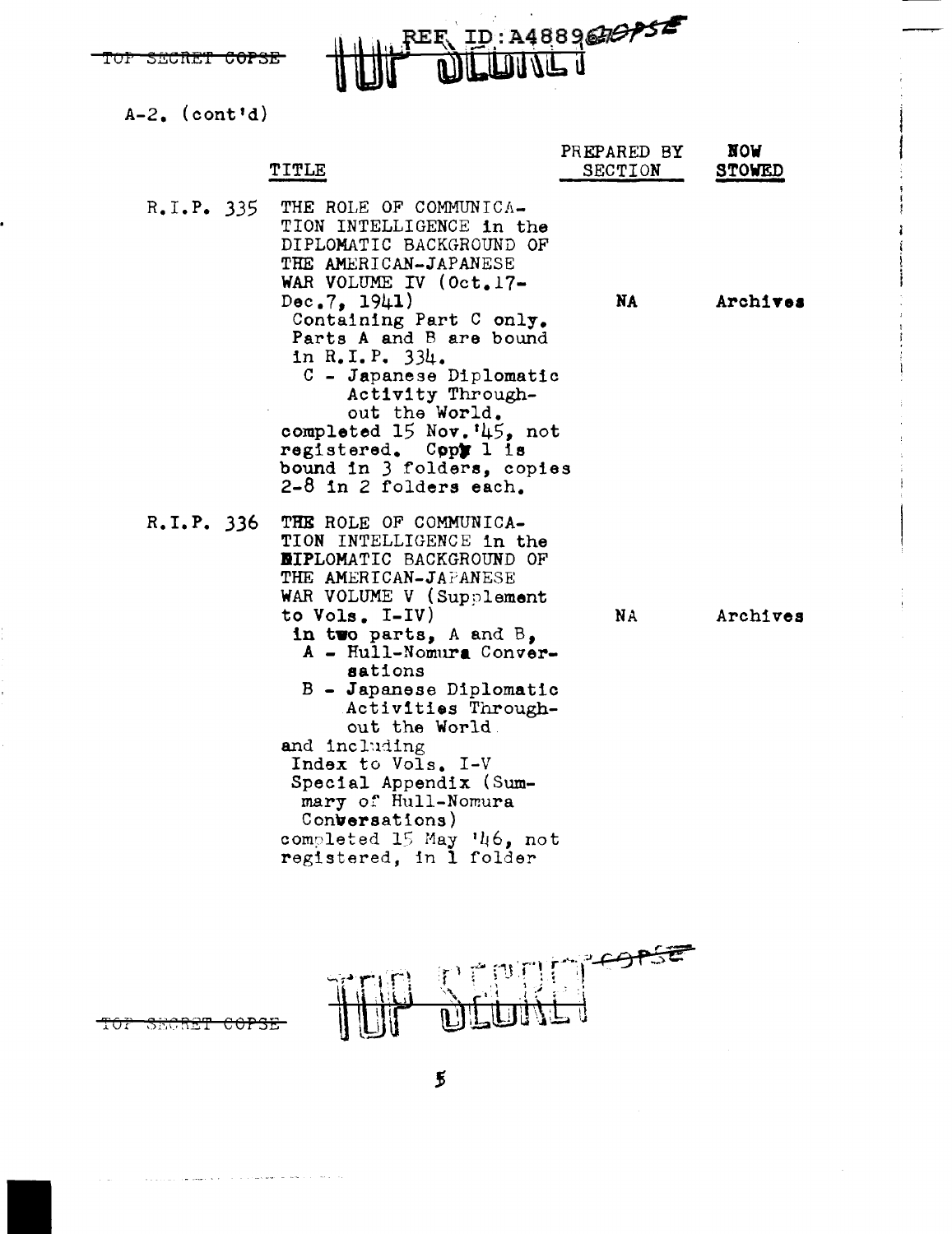| ID:A488967<br>REF                      |  |                                                                                                                                                                                      |                                                                                                                 |                                                                                                                                                                                                                                                                                                                        |                             |  |
|----------------------------------------|--|--------------------------------------------------------------------------------------------------------------------------------------------------------------------------------------|-----------------------------------------------------------------------------------------------------------------|------------------------------------------------------------------------------------------------------------------------------------------------------------------------------------------------------------------------------------------------------------------------------------------------------------------------|-----------------------------|--|
|                                        |  |                                                                                                                                                                                      |                                                                                                                 |                                                                                                                                                                                                                                                                                                                        |                             |  |
|                                        |  | TITLE                                                                                                                                                                                |                                                                                                                 | PREPARED BY<br><b>SECTION</b>                                                                                                                                                                                                                                                                                          | <b>NOA</b><br><b>STOWED</b> |  |
| $A-3.$                                 |  | 1944; see section I-B of this inventory.                                                                                                                                             |                                                                                                                 | R.I.P.s $340-347$ inclusive form a series of 8 vols.<br>Each volume of this series contains text, appendix<br>of decrypts, ComSubPac dispatches, and submarine<br>reports, together with charts and analyses of<br>results. Other publications, not R.I.P.s, edited<br>at FRUPAC, continue the series through February |                             |  |
| R.I.P. 340                             |  | THE ROLE OF COMMUNICA-<br>TION INTELLIGENCE IN<br>PACIFIC (January 1943-<br>October $1943)$<br>Volume I (January 1943)<br>completed 19 Nov. '45.<br>not registered, in 1<br>folder.  | SUBMARINE WARFARE IN THE                                                                                        | <b>NA</b>                                                                                                                                                                                                                                                                                                              | Archives                    |  |
| R.I.P. 341                             |  | THE ROLE OF COMMUNICA-<br>TION INTELLIGENCE IN<br>PACIFIC (January 1943-<br>October $1943$ )                                                                                         | SUBMARINE WARFARE IN THE<br>Volume II (February 1943)<br>completed 26 Nov. 45, not<br>registered, in 1 folder.  | <b>NA</b>                                                                                                                                                                                                                                                                                                              | Archives                    |  |
| R.I.P. 342                             |  | THE ROLE OF COMMUNICA-<br>TION INTELLIGENCE IN<br>PACIFIC (January 1943-<br>October $1943)$<br>Volume III (March 1943)<br>completed 29 $Nov.145.$<br>not registered, in 1<br>folder. | SUBMARINE WARFARE IN THE                                                                                        | NA                                                                                                                                                                                                                                                                                                                     | Archives                    |  |
| $R_{\bullet}I_{\bullet}P_{\bullet}343$ |  | THE ROLE OF COMMUNICA-<br>TION INTELLIGENCE IN<br>PACIFIC (January 1943-<br>October $1943)$                                                                                          | SUBMARINE WARFARE IN THE<br>Volume IV (April-May 1943)<br>completed 10 Dec.'45, not<br>registered, in 1 folder. | NA                                                                                                                                                                                                                                                                                                                     | Archives                    |  |
|                                        |  |                                                                                                                                                                                      |                                                                                                                 |                                                                                                                                                                                                                                                                                                                        |                             |  |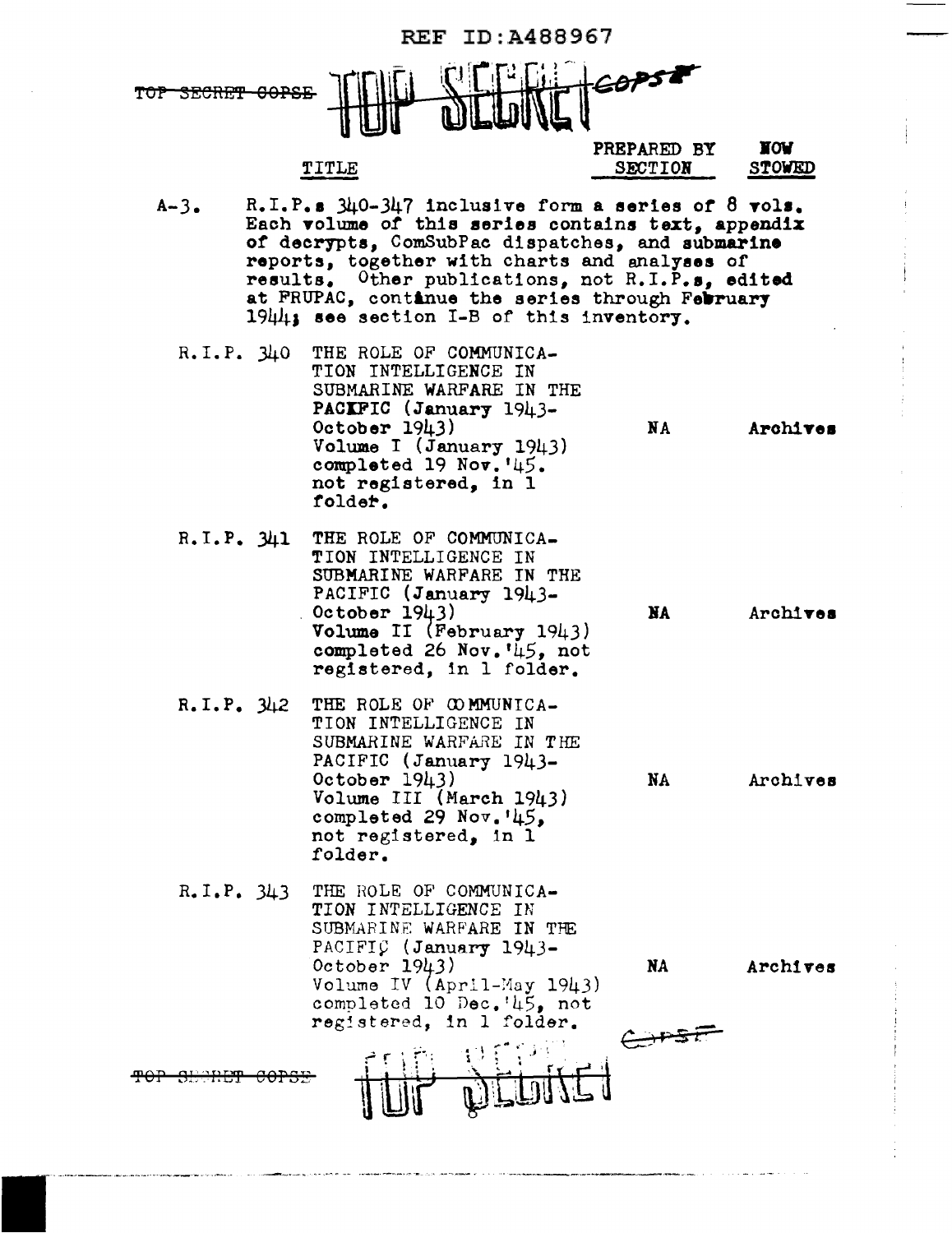- ID: 3488967<br>DUNC 007-9 **PEE**  $\mathcal{I}$ 

 $A-3. (cont'd)$ 

|                                        | <b>TITLE</b>                                                                                                                                                                                                                           | PREPARED BY<br><b>SECTION</b> | <b>NOW</b><br><b>STOWED</b> |  |
|----------------------------------------|----------------------------------------------------------------------------------------------------------------------------------------------------------------------------------------------------------------------------------------|-------------------------------|-----------------------------|--|
| $R_{\bullet}I_{\bullet}P_{\bullet}344$ | THE ROLE OF COMMUNICA-<br>TION INTELLIGENCE IN<br>SUBMARINE WARFARE IN THE<br>PACIFIC (January 1943-<br>October 1943)<br>Volume $V$ (June 1943)<br>completed 1 Dec. '45, not<br>registered, in 1 folder.                               | NA                            | Archives                    |  |
|                                        | R.I.P. 345 THE ROLE OF COMMUNICA-<br>TION INTELLIGENCE IN<br>SUBMARINE WARFARE IN THE<br>PACIFIC (January 1943-<br>October $1943)$<br>Volume VI $(July 1943)$<br>completed 11 Jan. $46.$<br>not registered, in<br>1 folder.            | NA                            | Archives                    |  |
| R.I.P. 346                             | THE ROLE OF COMMUNICA-<br>TION INTELLIGENCE IN<br>SUBMARINE WARFARE IN THE<br>PACIFIC (January 1943-<br>October $1943)$<br>Volume VII (August -<br>September $1943$ )<br>completed $15$ Jan. $46$ ,<br>not registered, in<br>l folder. | NA                            | Archives                    |  |
| R.I.P. 347                             | THE ROLE OF COMMUNICA-<br>TION INTELLIGENCE IN<br>SUBMARINE WARFARE IN THE<br>PACIFIC (January 1943-<br>October 1943)<br>Volume VIII (October 1943)<br>completed 28 Dec. '45, not<br>registered, in 1 folder.                          | NA                            | Archives                    |  |
| <del>corst</del><br><del>೨೦೦೫೫</del>   |                                                                                                                                                                                                                                        |                               |                             |  |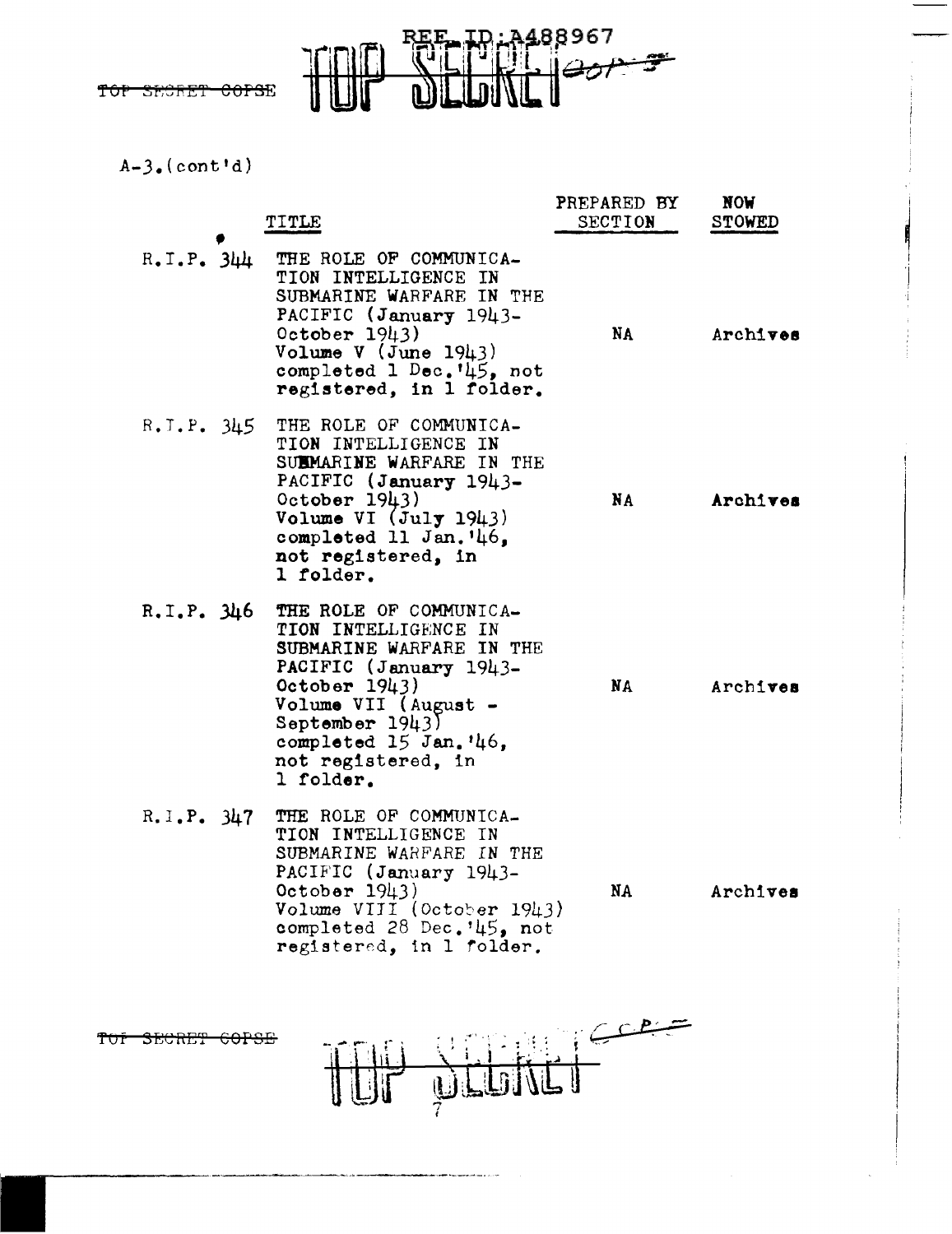|                  | <b>REF ID:A488967</b>                                                                                                                                                                                                                                                                                                                                                                    |                               |                             |  |  |
|------------------|------------------------------------------------------------------------------------------------------------------------------------------------------------------------------------------------------------------------------------------------------------------------------------------------------------------------------------------------------------------------------------------|-------------------------------|-----------------------------|--|--|
| TOP SECRET COPSE |                                                                                                                                                                                                                                                                                                                                                                                          |                               |                             |  |  |
|                  | TITEE                                                                                                                                                                                                                                                                                                                                                                                    | PREPARED BY<br><b>SECTION</b> | <b>NOW</b><br><b>STOWED</b> |  |  |
| $A - L$          |                                                                                                                                                                                                                                                                                                                                                                                          |                               |                             |  |  |
| R, I, P, 99      | THE COMMUNICATION INTEL-<br>LIGENCE ORGAINZATION OF<br>THE BRITISH EMPIRE<br>Part I - Administration<br>of the "Y"<br>System<br>Part II- Operations of<br>the "Y" System,<br>subdivided into<br>many chapters<br>on Bletchley<br>Park, the Admi-<br>ralty, the in-<br>tercept nets,<br>Far East organi-<br>zation, liaison,<br>etc.<br>completed $5$ April $'43$ ,<br>registered, 1 Vol. | NA                            | Archives                    |  |  |
| $A - 5$          |                                                                                                                                                                                                                                                                                                                                                                                          |                               |                             |  |  |
|                  | R.I.P. 198 GYP-5 SUBSECTION HISTORY<br>covering the section's<br>history to the end of the<br>war.<br>completed in February 1946,<br>registered, in 1 vol.                                                                                                                                                                                                                               | $GYP-5$                       | Archives                    |  |  |
| $A - 6$          |                                                                                                                                                                                                                                                                                                                                                                                          |                               |                             |  |  |
| R.I.P. 205       | DISSEMINATION OF DECRYPTED<br>JAPANESE WEATHER AT FRUPAC<br>a history of the weather<br>section, GO, at FRUPAC,<br>written at FRUPAC, published<br>at NCA, registered, in<br>$1$ vol.                                                                                                                                                                                                    | GO at<br><b>FRUPAC</b>        | Archives                    |  |  |
|                  |                                                                                                                                                                                                                                                                                                                                                                                          |                               |                             |  |  |

8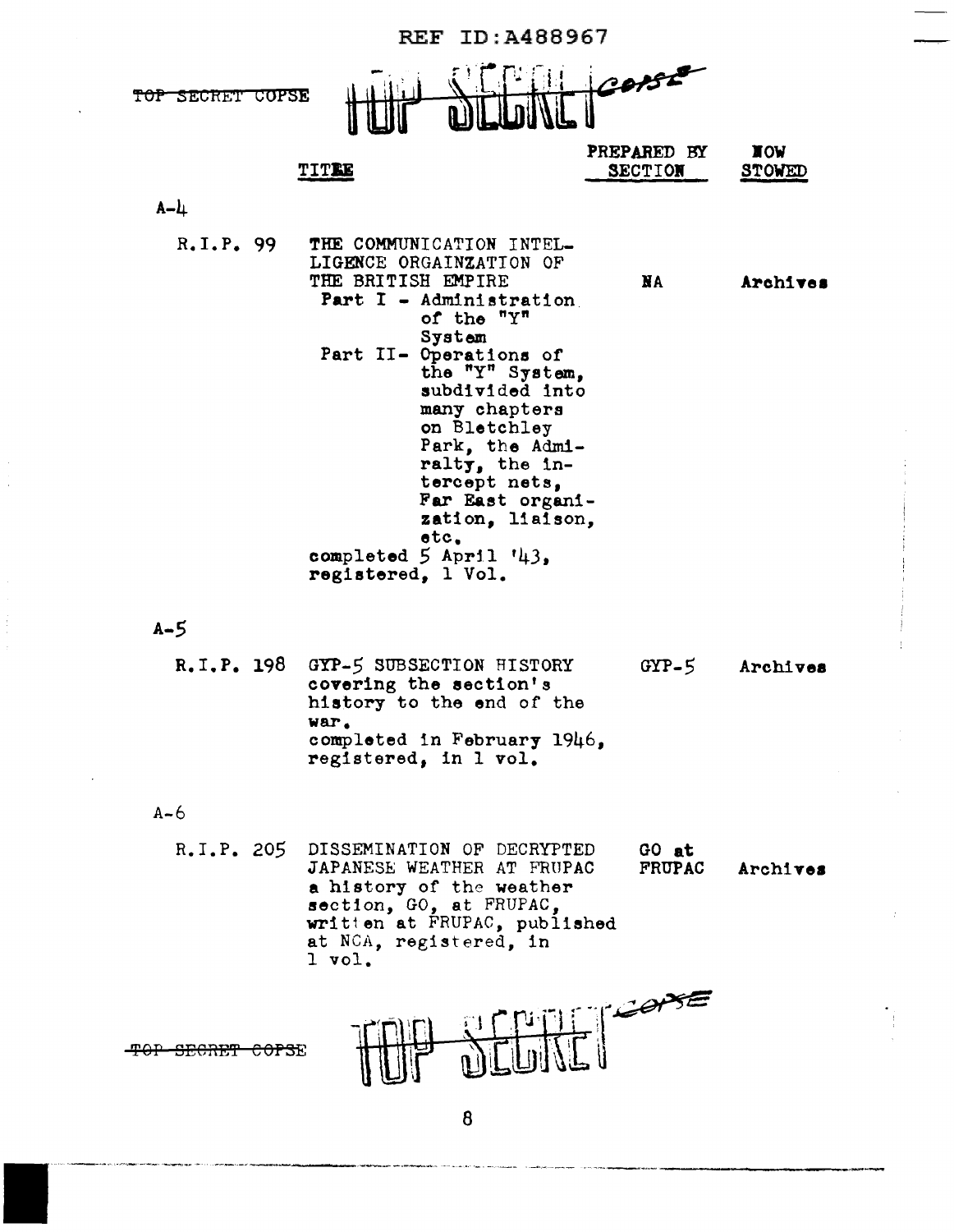

|                                         | <b>TITLE</b>                                                                                                                                    |                                                                                                                                                                                                                                                                                                                                                                               | PREPARED BY<br><b>SECTION</b>                                                                                                                                                                         | <b>NOA</b><br><b>STOWED</b>            |
|-----------------------------------------|-------------------------------------------------------------------------------------------------------------------------------------------------|-------------------------------------------------------------------------------------------------------------------------------------------------------------------------------------------------------------------------------------------------------------------------------------------------------------------------------------------------------------------------------|-------------------------------------------------------------------------------------------------------------------------------------------------------------------------------------------------------|----------------------------------------|
| $A - 7$                                 |                                                                                                                                                 |                                                                                                                                                                                                                                                                                                                                                                               |                                                                                                                                                                                                       |                                        |
| $R_{\bullet}I_{\bullet}P_{\bullet}$ 480 | U.S. ATLANTIC RADIO<br>DIRECTION-FINDING<br>ORGANIZATION<br>$\mathbf I$<br>Chap.<br>II<br>Chap.<br>Chap.<br>IV D<br>Chap.<br>registered, 1 vol. | Introduc-<br>tion.<br>Typical<br>Operations.<br>III Struggle for<br>Completeness,<br>Accuracy, and<br>Speed.<br>Collateral<br>Activities.<br>completed Oct. '45, not                                                                                                                                                                                                          | GTA                                                                                                                                                                                                   | Op-202T2                               |
| $A - B$                                 |                                                                                                                                                 |                                                                                                                                                                                                                                                                                                                                                                               |                                                                                                                                                                                                       |                                        |
| R, I, P, 425                            | Chap. I<br>IJ<br>III<br>IV<br>V                                                                                                                 | THE AMERICAN ATTACK ON<br>THE GERMAN NAVAL CIPHERS<br>Introduction<br>Problems and<br>Solutions<br>Research and<br>Development<br>Operations as<br>a Going Concern<br>History of the<br>Groups $\bullet$ a<br>history of the<br>functions.<br>personnel,<br>spaces, tech-<br>niques, per-<br>formances of;<br>A. The Traffic Group<br>B. The Crib Group<br>C. The Bombe Group | $GXA-1$<br>x <sub>2</sub><br>D. The Decryption Group<br>E. The Communication Group<br>F. The Sub Section Watch<br>Officer - including<br>monthly summaries of<br>the War hiary from<br>to May $1945.$ | AFSA-03A3;<br>microfilm<br>in archives |
| <del>uursi</del>                        |                                                                                                                                                 | Q                                                                                                                                                                                                                                                                                                                                                                             |                                                                                                                                                                                                       |                                        |

š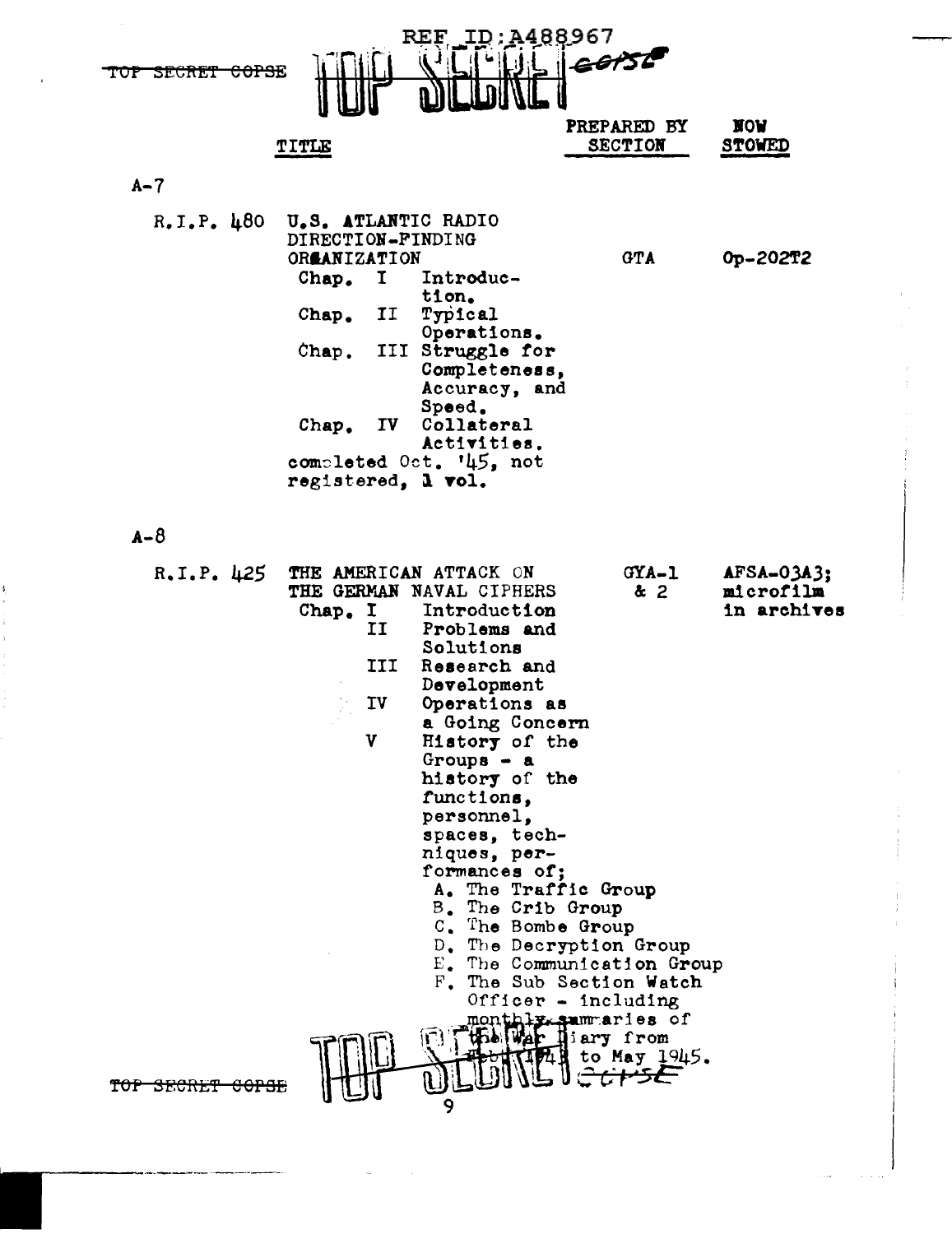

B. Historical.publication other than R.I.P.s; these were written at RRUPAC.

|                                                                                                                                                                                                                               | NOW<br><b>STOWED</b> |
|-------------------------------------------------------------------------------------------------------------------------------------------------------------------------------------------------------------------------------|----------------------|
| B-1 RADIO INTELLIGENCE IN WORLD WAR II:<br>Tactical Operations in the Pacific<br>Ocean Areas                                                                                                                                  |                      |
| December 1942, in 1 Volume                                                                                                                                                                                                    | Archives             |
| January 1943, in 1 Volume                                                                                                                                                                                                     | Archives             |
| February 1943, in 1 Volume                                                                                                                                                                                                    | Archives             |
| (These three <b>Wolumes</b> contain text,<br>decrypts, CINCPAC dispatches and<br>bulletins etc. They continue, in<br>a different form, $R. I.P.s. 87 Z,$<br>$98o$ 102, and 300; see subsection<br>$I-A-1$ of this inventory.) |                      |
| B-2 RADIO INTELLIGENCE IN WORLD WAR II:<br>Submarine Operations in the Pacific<br>Ocean Areas                                                                                                                                 |                      |
| November 1943, in 1 volume                                                                                                                                                                                                    | Archives             |
| December 1943, in 1 volume                                                                                                                                                                                                    | Archives             |
| January-February 1944 (in Part),<br>in 1 <b>volume</b>                                                                                                                                                                        | Archives             |
| (These three volumes continue, in<br>a different form, the study con-<br>tained in $R.I.P.s. 340-347$ cover-<br>ing January through October 1943;                                                                             |                      |

see subsection I-A-3 of this

TOP SECRET COPSE

inventory.

ستعوسيه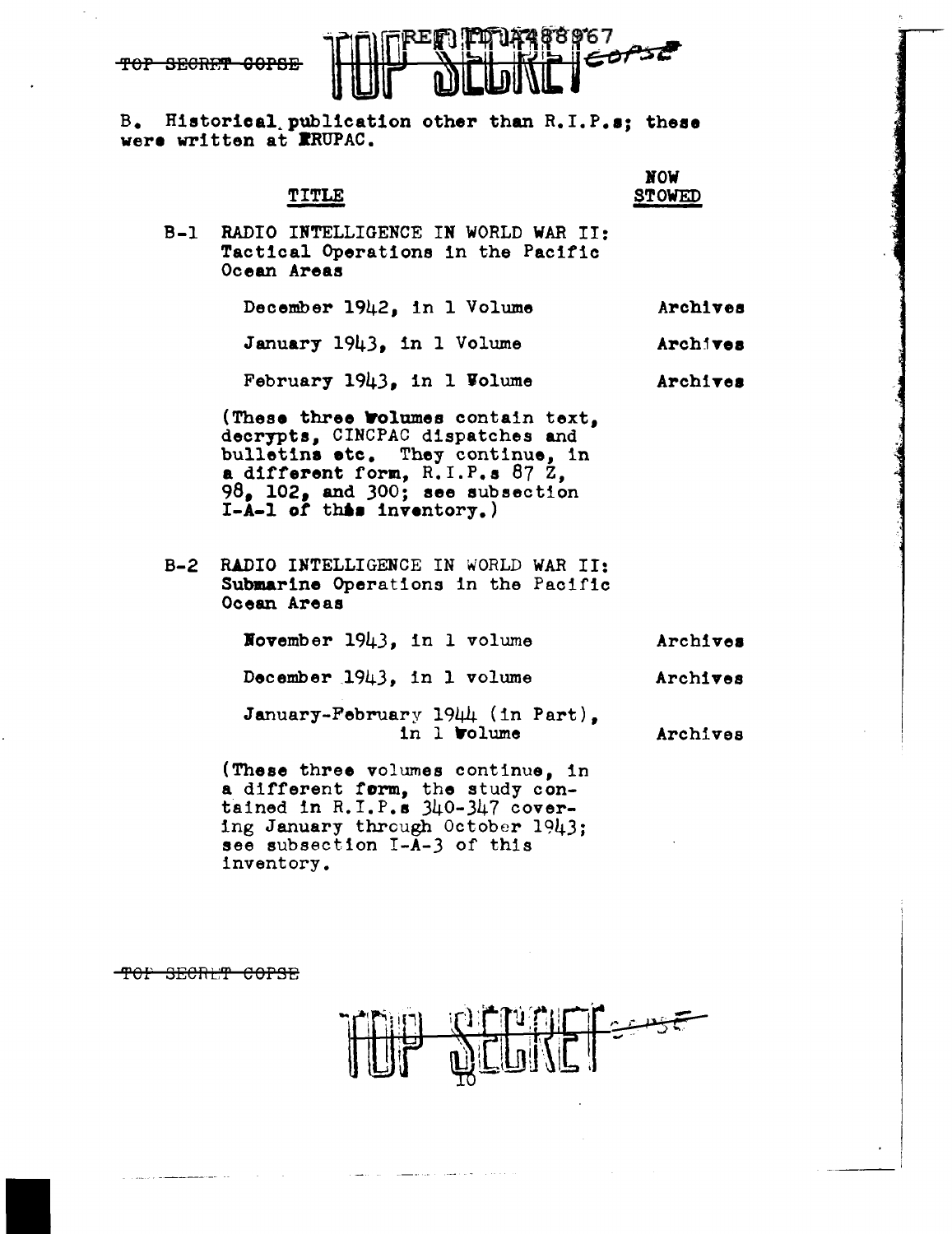

### C - Section Histories

C-1. NCA Section Histories

| TITLE and/or REMARKS                                                                                                                                                                                                                                                                                                                                                                                                                                                                                                                                                                                                                                    | PREPARED BY<br><b>SECTION</b> | <b>NOM</b><br><b>STOWED</b> |
|---------------------------------------------------------------------------------------------------------------------------------------------------------------------------------------------------------------------------------------------------------------------------------------------------------------------------------------------------------------------------------------------------------------------------------------------------------------------------------------------------------------------------------------------------------------------------------------------------------------------------------------------------------|-------------------------------|-----------------------------|
| History of the Pacific Strategis<br>Intelligence Section<br>2 copies covering period from December<br>$19\mu\mu$ to the end of the war, 6 pp.                                                                                                                                                                                                                                                                                                                                                                                                                                                                                                           | $G - 50$                      | Archives                    |
| Section History and Organization,<br>February 1943 to December 1945, 9 pp.                                                                                                                                                                                                                                                                                                                                                                                                                                                                                                                                                                              | GB.                           | Archives                    |
| Section History Op-20-3-GC<br>$1$ copy                                                                                                                                                                                                                                                                                                                                                                                                                                                                                                                                                                                                                  | GC                            | Archives                    |
| 1 copy, bound in 5 vols., having no<br>title. The opening sentence reads:<br>"The following study presents an<br>account of U/B war from December<br>$1942$ to May $1945$ as seen through<br>and as influenced by the decryption<br>of German Naval radio traffic in<br>$0p - 20 - G$ , $"$<br>Vol. I<br>Allied Naval Communication<br>Intelligence in the Battle<br>of the Atlantic<br>U/B Operations<br>IJ<br>treated in $5$ parts, $A - E$<br>A-D treat major periods of<br>Atlantic U/B operations<br>in chronological order,<br>Ε<br>deals with German Naval<br>Operations in Far East,<br>including surface and<br>submarine blockade<br>running. | GIA                           | Archives                    |



an an <del>company and</del> company and

TOP SECRET COPSE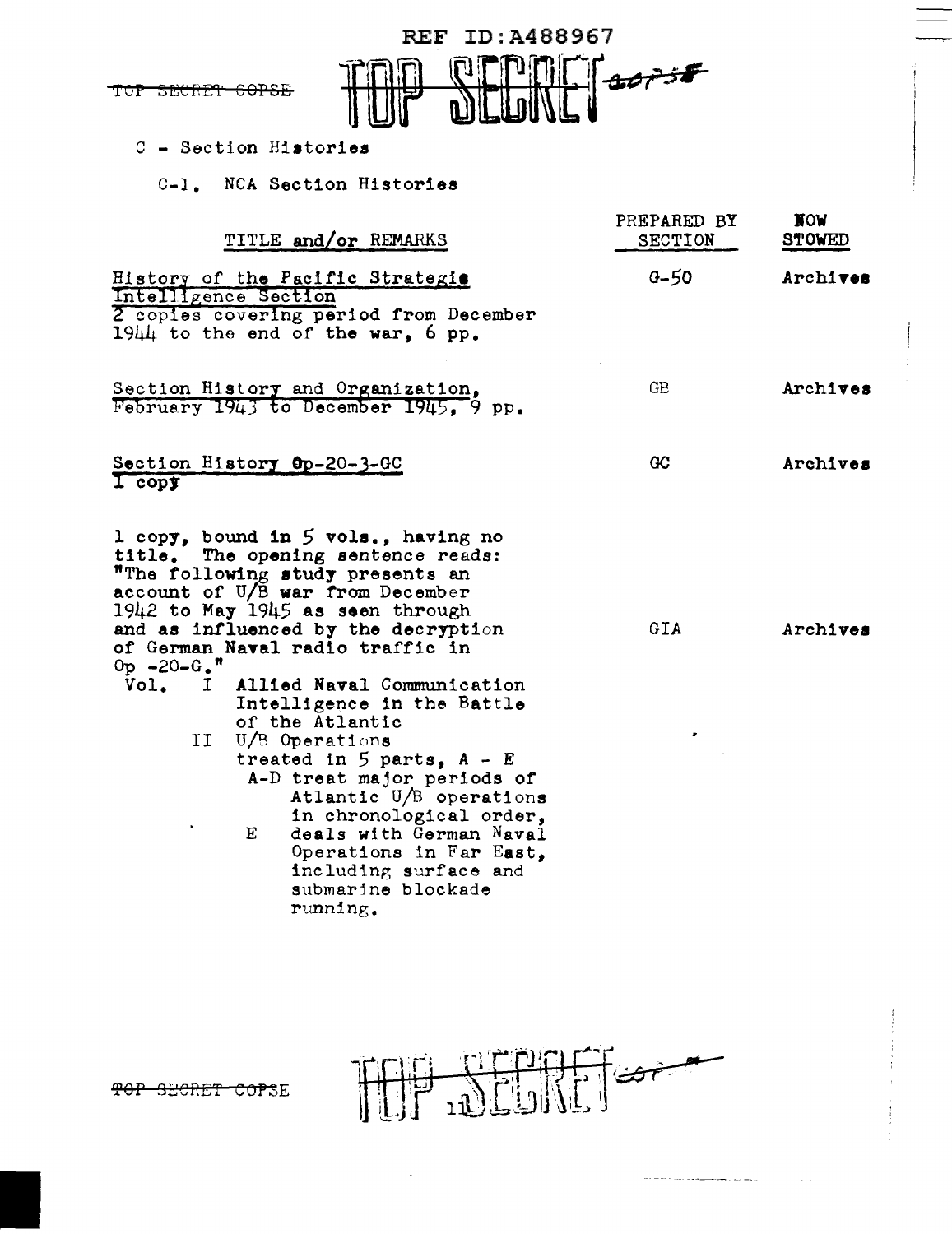



|                         | $C-1$ (cont'd)                                                                                                                                                                |                               |                             |
|-------------------------|-------------------------------------------------------------------------------------------------------------------------------------------------------------------------------|-------------------------------|-----------------------------|
|                         | TITLE and/or REMARKS                                                                                                                                                          | PREPARED BY<br><b>SECTION</b> | <b>NOW</b><br><b>STOWED</b> |
| III<br>IV<br>V          | German Naval Communica-<br>tion Intelligance and<br>the Compromise of Allied<br>Ciphers.<br>Technical Intelligence<br>from Allied C.I.<br>German Naval Grid and<br>its Cipher |                               |                             |
| $2$ copies              | History of Section Op-20-3-GID                                                                                                                                                | GID.                          | Archives                    |
| In 2 vols.              | History, Organization, and Opera-<br>tions of Op-20-3-GIP<br>$\text{Vol}_{\bullet}$ I - Text<br>102 pp.<br>Vol. II- Exhibits                                                  | GIP.                          | Archives                    |
| Statistics.<br>$1$ copy | Organization, Chart, Chronology,<br>August 1943 - November 1945                                                                                                               | GL                            | Archives                    |
| $3$ copies, 22 pp.      | History of Section of Mathematical<br>and Physical Research,<br>February $1943 - 0$ ctober $1945$                                                                             | $GM-6$<br>(GK)                | AFSA-03A0(2<br>Crane $(1)$  |
|                         | $\frac{H_1 \text{story of 0p-29-3-GQ}}{15 \text{ May 1942 to end of war, 1 copy}}$                                                                                            | GQ                            | Archives                    |
| 2 copies, 13 pp.        | A History of Op-20-3-GR<br>7 December 1941 to September 1945,                                                                                                                 | <b>GR</b>                     | Archives                    |
|                         |                                                                                                                                                                               |                               |                             |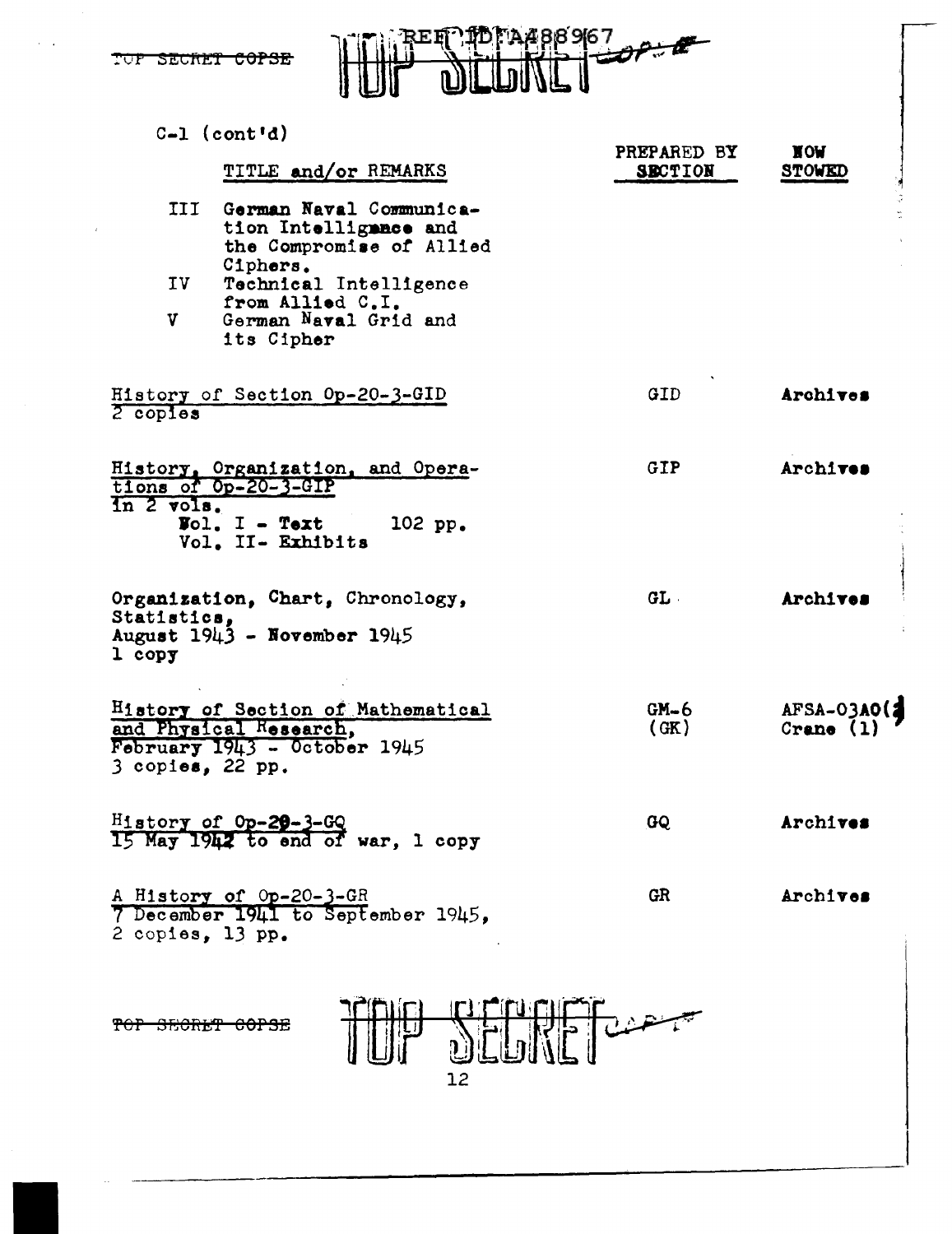REF ID:A488967 FUINE COPSE  $\boldsymbol{\widehat{\Gamma}}$ 

 $C-1.$  (cont'd)

| TITLE and/or REMARKS                                                                                                                                                                               | PREPARED BY<br><b>SECTION</b> | <b>NOW</b><br><b>STOWED</b> |
|----------------------------------------------------------------------------------------------------------------------------------------------------------------------------------------------------|-------------------------------|-----------------------------|
| A general history of the "Y" sections,<br>or the GYP history                                                                                                                                       | $GYP-1$                       | Archives                    |
| A history of BYP-1                                                                                                                                                                                 | $GYP-1$                       | Archives                    |
| A history of GYP-2                                                                                                                                                                                 | $GYP-2$                       | Archives                    |
| (The histories of GYP-4 and 6 are<br>covered in the general history of GYP)                                                                                                                        |                               |                             |
| GYP-5 Subsection History<br>This has been published and registered<br>as $R.I.P. 198;$ see under $R.I.P.s.$ sub-<br>section I-A of this infentory                                                  | $GYP-5$                       | Archives                    |
| A history of the weather section, GYP-7                                                                                                                                                            |                               |                             |
| 2 copies, no title                                                                                                                                                                                 |                               |                             |
| (The history of GYA-1 is contained in<br>Chapter V, Parts A, B, D, and E, of<br>"The American Attack on the German<br>Naval Ciphers". See subsection $I-A-\delta$<br>of this inventory)            |                               |                             |
| (The history of GYA-2 is contained in<br>Chapter V, Part C, of "The American<br>Attack on the German Naval Ciphers".<br>See subsection I-AG8 of this inventory                                     |                               |                             |
| (NCA section history material is also on<br>file in the Archives in the form of war<br>diaries. Presumably the bulk of their<br>content has been incorporated in the<br>above section historiestic |                               |                             |
| $\frac{\sum_{i=1}^{n} \binom{n}{i}}{\prod_{i=1}^{n} \binom{n}{i}}$<br>TOP SECRET GOPS                                                                                                              |                               |                             |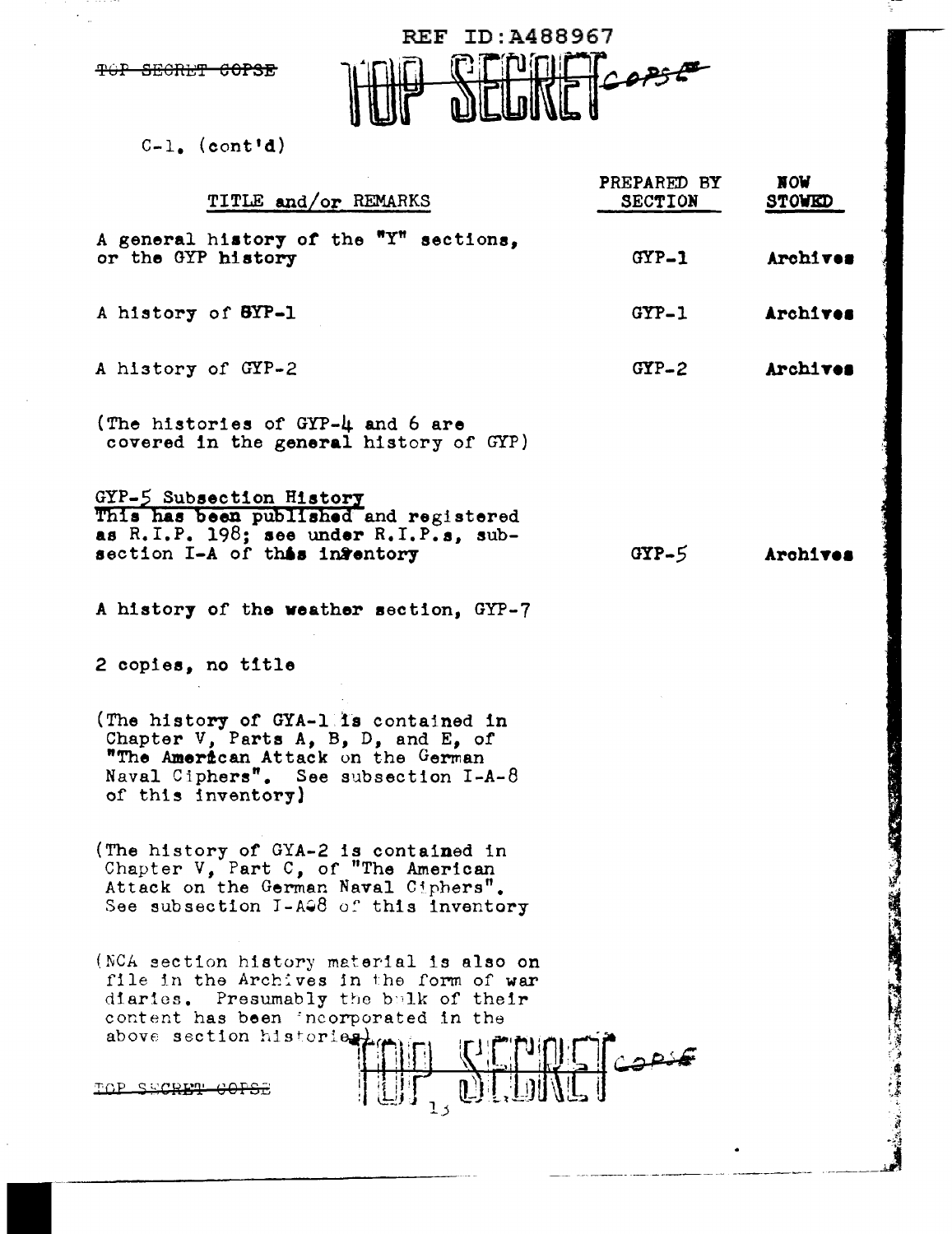

 $\epsilon_{\rm{B}}$ 

J,



# C-2. FRUPAC Section Histories

| TITLE and/or REMARKS                                                                                                                                                     | PREPARED BY<br><b>SECTION</b> | NOW<br><b>STOWED</b> |
|--------------------------------------------------------------------------------------------------------------------------------------------------------------------------|-------------------------------|----------------------|
| Dissemination of Decrypted Japanese<br>Weather at FRUPAC<br>This has been published and registered<br>as R.I.P. 205; see under R.I.P.s.<br>section I-B of this inventory | GO.                           | Archives             |
| Organization and Scope of GX-GT<br>December 1941 to the end of the war                                                                                                   | $GX-GT$                       | Archives             |
| $JN$ 25<br>Though largely technical, on the<br>cryptanalysis and decryption of JN 25,<br>this folder also contains general<br>history of GY-1                            | $0Y-1$                        | Archives             |
| Cryptanalytic studies rather than<br>history                                                                                                                             | $8Y-1-1$                      | Archives             |
| On technique $(JN 11)$ , rather than<br>general history of the section                                                                                                   | $GY - 2$                      | Archives             |
| This folder deals with methods of<br>decoding, samples of messages and<br>their solution etc for minor systems,<br>JN 33, 40, 166, 199 and others                        | $GY - 3$                      | Archives             |
| A summary of the werk of the section                                                                                                                                     | $GY - 5$                      | Archives             |
| General Outling and Functioning of<br>During World War<br>from<br>1941<br>GZ<br>1945                                                                                     | GZ                            | Archives             |
| History of CICFOR                                                                                                                                                        |                               | Archives             |
| Report on RAGFOR<br>28 December 1944 -<br>Sep                                                                                                                            |                               | Archi <b>ves</b>     |
| 14                                                                                                                                                                       |                               |                      |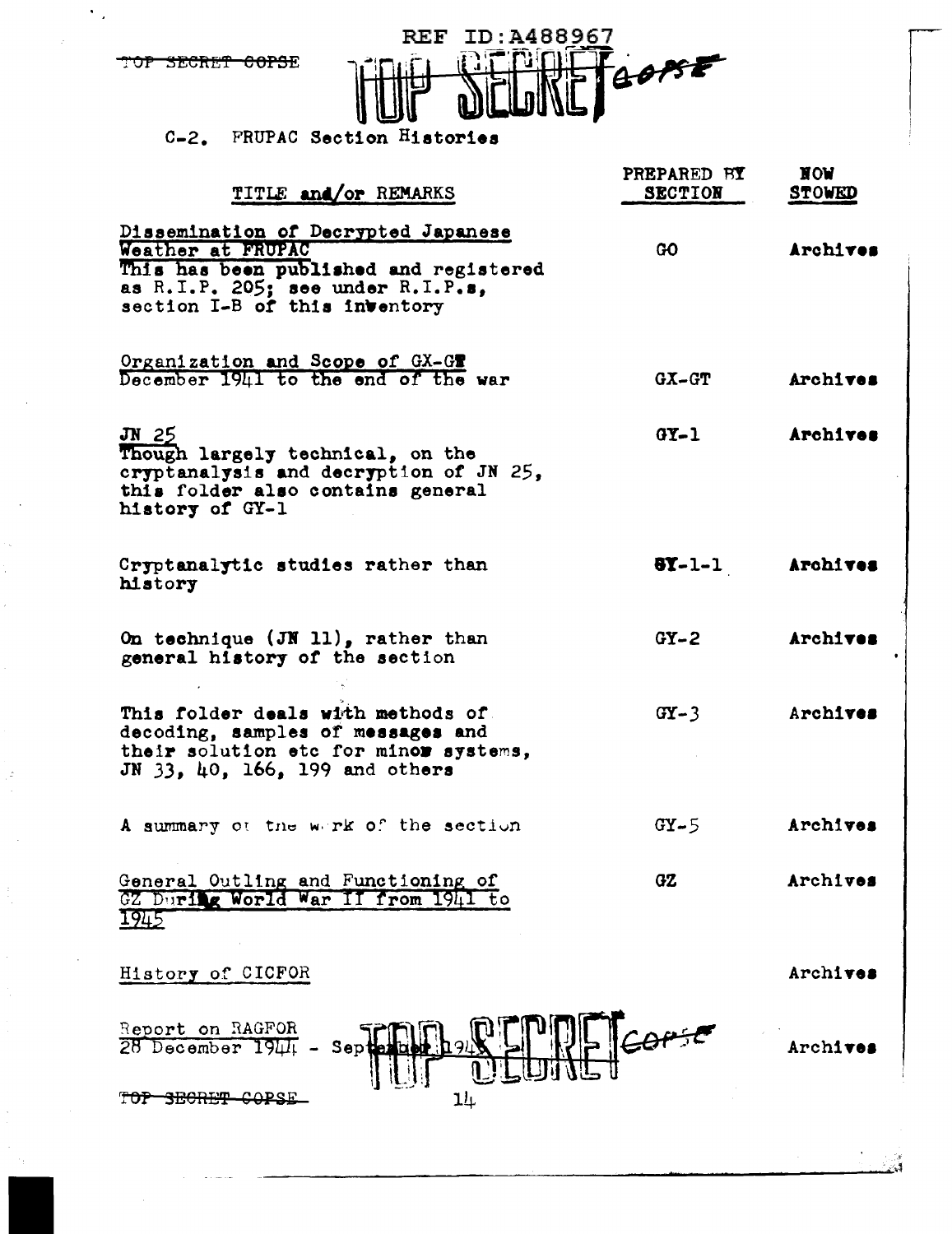**REF ID:A488967** 

TOP SECRET COPSE

 $\ddot{\phantom{a}}$  .



#### II. WAR HISTORIES UNDERWAY

and

III. WAR HISTORIES UNDER REVISION

As far as can be determined there are no war histories actually underway or under revision.<br>All studies that might be included in these two<br>categories are listed under Section IV as prospective war histories.



TOP SECRET COPSE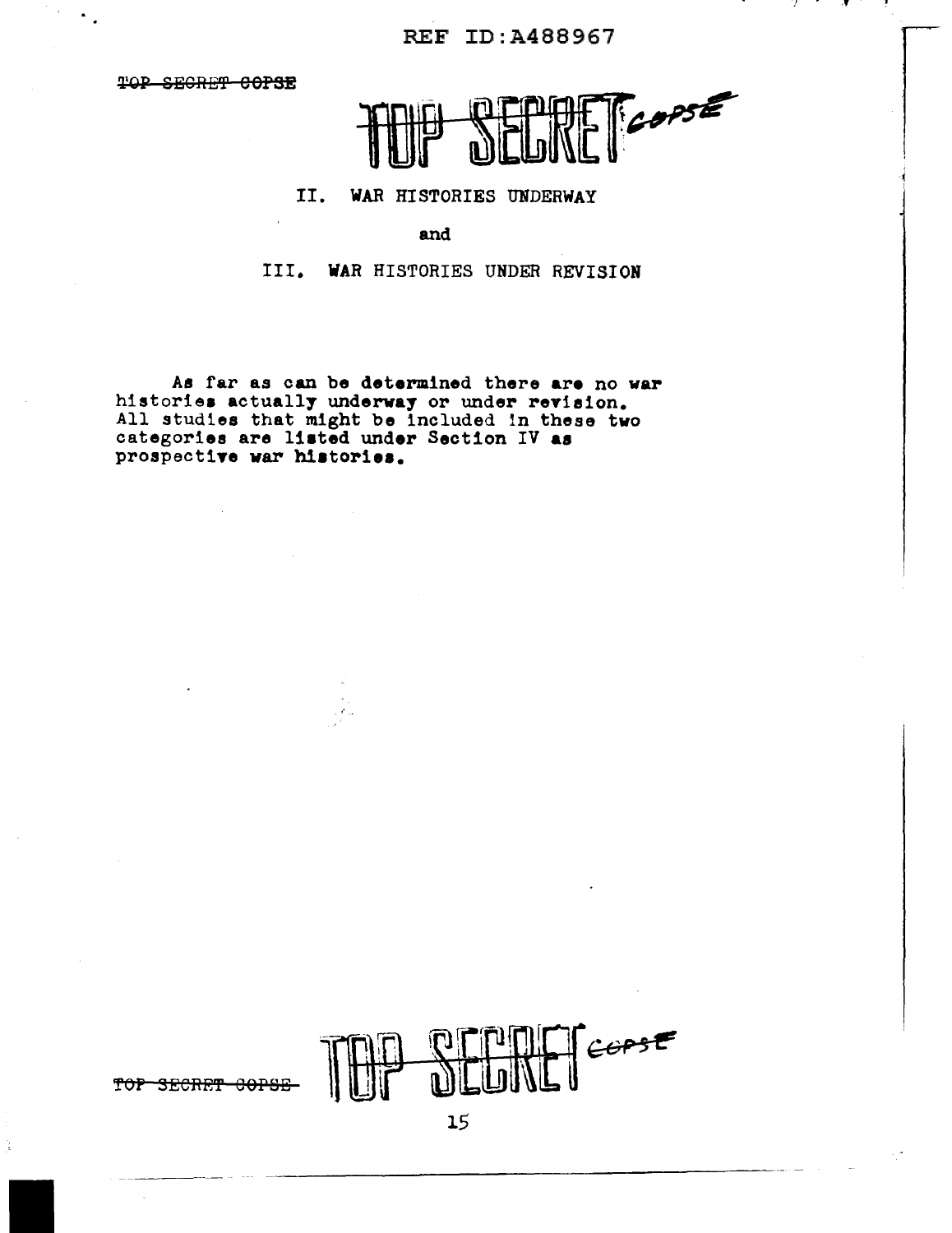REF ID:A488967

·:

<del>SLCRET COPSE</del>

COPSE

IV. PROSPECTIVE WAR HISTORIES

A. A history of subsection GYA-3 was noted in 1946 as "partially completed (Brandy)". This was being prepared by  $GYA-3$  and was stowed in  $NY-4$ . Present location and status is unknown.

B. A study on security leaks was noted in 1946 as begun by NA, the purpose being to bring up to date the study contained in chapters III-V of RIP 98. (See subsection A-1 of this inventory.) It was planned to publish this material as a RIP. Present location and status is unknown, except that Op-202 has a current file on the subject.

c. Studies of the part played by commun~cation Intelligence in the Pacific during World War II have not been made for battles subsequent to the Solomon Islands campaign. Studied of at least the great engagements at Saipan, the Philippines, and Okinawa should be undertaken. Much or the material suitable tor this purpose ls on file in the archives 1n the form *of* RI Swmnaries.

> (Note: The series of studies entitled THE ROLE OF COMMUNICATION INTELLIGENCE IN THE AMERICAN<sup>\*</sup>JAPANESE NAVAL WAR has been completed at HCA nnl7 through the Bat<sup>-</sup>le of the Eastern Solomons, Aug.  $22-23$ ,  $1942$ .  $\uparrow$ See subsection A-1 of this inventory.] The series was continued, in a somewhat differnet form, at FRUPAC covering, however, only three months: December 1942, January and February 1943. (See section B *ot* this inventory))

<del>-TOP SECRET COPSE</del>

16